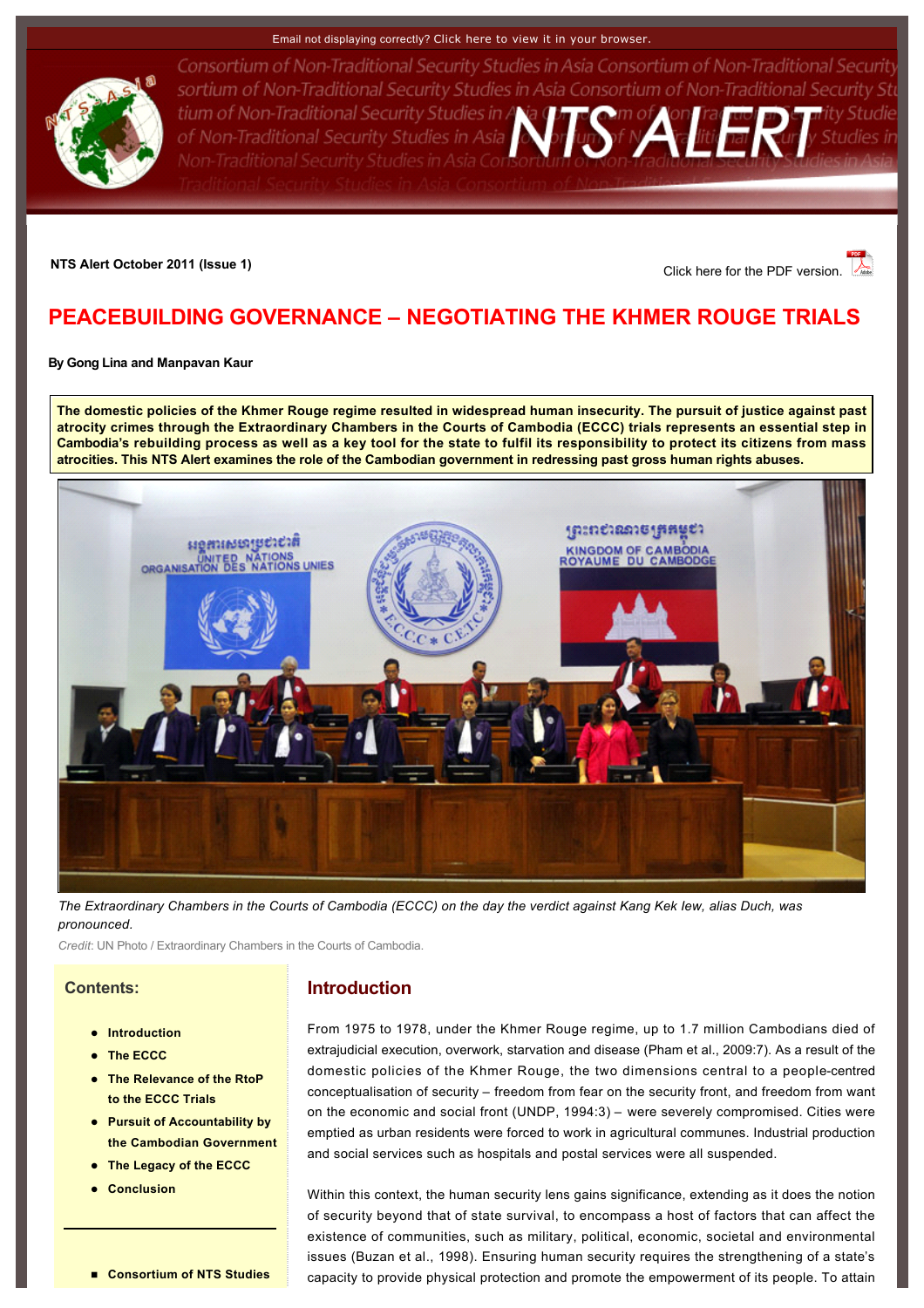### **[in Asia Website](http://www.rsis-ntsasia.org/index.html)**

### ■ RSIS Centre for NTS Studies **Website**

Recommended Citation: Gong, Lina and Manpavan Kaur, 2011, 'Peacebuilding Governance – Negotiating the Khmer Rouge Trials', *NTS Alert*, October (Issue 1), Singapore: RSIS Centre for Non-Traditional Security (NTS) Studies for NTS-Asia.

> **MacArthur [Asia Security Initiative Blog](http://www.asicluster3.com/blog_self/index.php)** Click here for updates!

these goals in a post-atrocity society like Cambodia, it would be important to address the need for justice and reconciliation.

In 2003, the Cambodian government and the UN reached agreement on the establishment of the Extraordinary Chambers in the Courts of Cambodia (ECCC) to try the most senior leaders of the Khmer Rouge and those most responsible for the deaths and sufferings during the Khmer Rouge era. The ECCC is staffed by both Cambodian and

international personnel, its hybrid nature reflecting the cooperation between the Cambodian government and the international community represented by the UN. Expenses related to the ECCC are shared, with the UN and international donors covering the majority of the costs.



*A wall of photos at the Tuol Sleng Genocide Museum, the site of infamous S21 Security Center, documents the Khmer Rouge's brutal treatment of detainees. Credit*: UN Photo / Mark Garten.

As the state is considered to have primary responsibility for protecting its

citizens from mass atrocities within a human security paradigm, this NTS Alert seeks to examine the efforts of the Cambodian government in holding perpetrators accountable. It is argued that, although the Cambodian government's role is often overshadowed by the more conspicuous roles of the UN and nongovernmental organisations (NGOs), it has played an essential, if controversial, role in efforts to achieve redress for the past crimes.

The first section looks at the characteristics and functions of the ECCC that could have a positive impact on human security. This is further pursued in the next section which focuses on the Responsibility to Protect (RtoP) and its relevance to the ECCC trials. The following section proceeds to review the efforts of the government to ensure the accountability of the Khmer Rouge leaders for their crimes, prior to and after the establishment of the ECCC. Finally, the discussion turns to the opportunity afforded by the ECCC experience in terms of building the capacity of the domestic justice system, and whether and how this potential could be realised.

[^ To the top](#page-0-0)

## **The ECCC**

The ECCC aims to confront past human rights abuses so as to facilitate the process of social reconciliation and rebuilding. The ECCC hearings began in 2007, with Case 001 against Kang Kek Iew (alias Duch), the commander of the notorious S-21 Security Center where up to 16,000 people were tortured and killed. In July 2010, Duch was sentenced to prison for 35 years. The proceedings of Case 002 began in June 2011. Four surviving top officials of the Khmer Rouge regime were indicted for their involvement in planning and implementing the genocidal policy of social engineering.

The values underpinning the ECCC converge with the ethos of the RtoP. Introduced by the International Commission on Intervention and State Sovereignty (ICISS) in 2001, the RtoP aims to address the protection of civilians from four categories of mass atrocities, namely, genocide, ethnic cleansing, war crimes and crimes against humanity. The RtoP, in highlighting that the state holds primary responsibility for protecting its people from the threat of mass atrocities, and in noting the responsibility of the international community to assist such effort, falls within the range of human security.

The ownership of the ECCC is in line with the emphasis of the RtoP on the primacy of the role of the state in protecting people: the ECCC is owned by the Cambodian government with substantive support from the international community represented by the UN. In addition, civil society has also made significant contributions to the establishment and operation of the ECCC.

The ECCC trials, in providing victims with a platform to seek justice and emotional relief for their past sufferings, also promote another aspect of human security – the emancipation and empowerment of people (Booth, 1991; Buzan et al., 1998). Victims have the opportunity to participate as civil parties with the right to engage their own legal representatives to question the defendants and request reparation.

[^ To the top](#page-0-0)

## **The Relevance of the RtoP to the ECCC Trials**

The RtoP was first proposed as a continuum of responsibility based on the obligation of the state and the international community to prevent, to react and to rebuild in the event of the occurrence of mass atrocities (ICISS, 2001; Evans, 2008:164). However, the RtoP was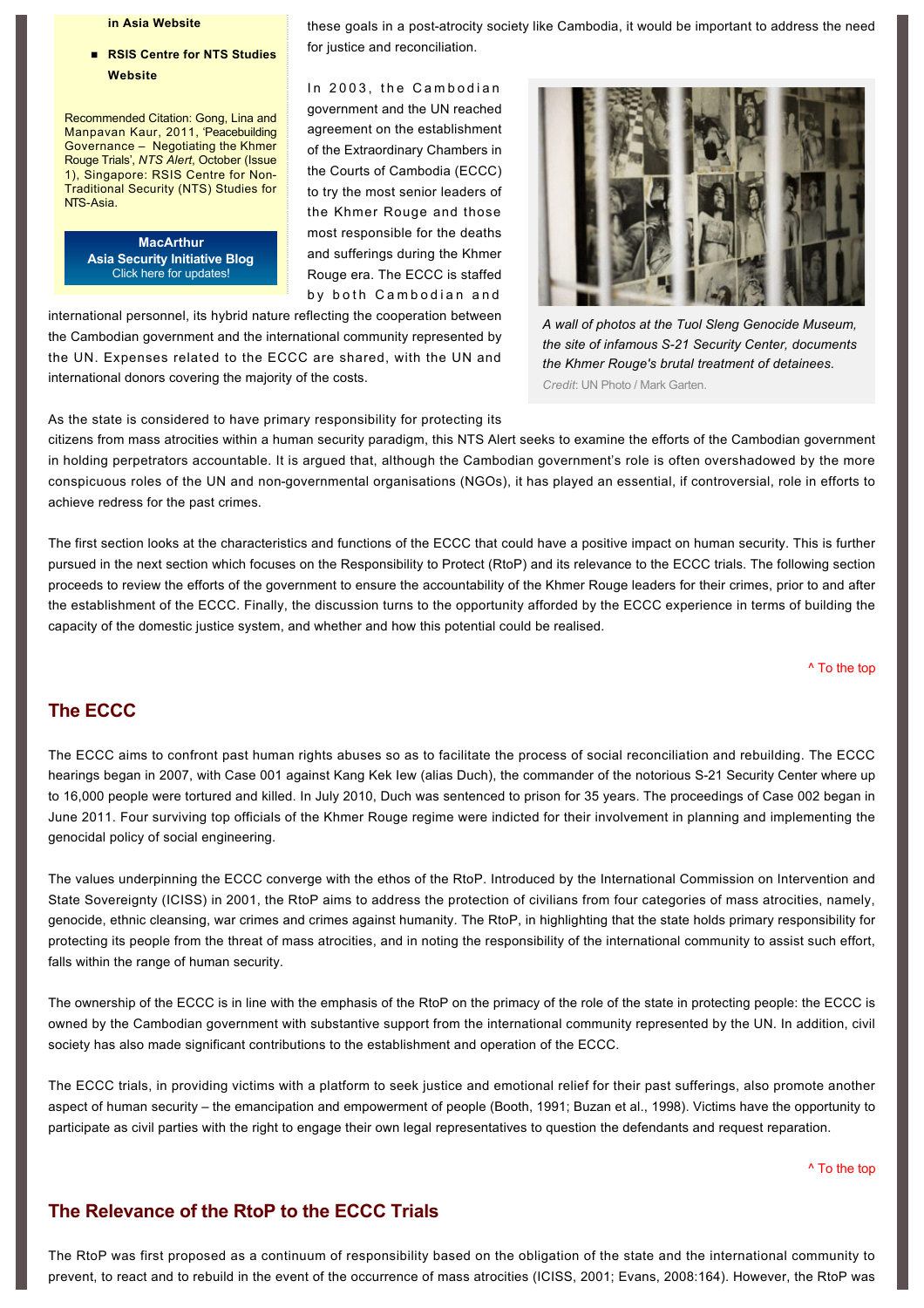reframed as a primarily preventive mechanism in the *2005 World Summit Outcome* (UNGA, 2005) and the 2009 report of UN Secretary-General Ban Ki-moon, *Implementing the Responsibility to Protect* (UNGA, 2009). Although the responsibility to prevent is conceived as the single most important aspect of the RtoP, the value of rebuilding after mass atrocities for the protection of people in the long run should never be underestimated.

The responsibility to rebuild a society torn apart by war or mass atrocities has four interrelated but distinct dimensions: achieving security, good governance, justice and reconciliation, and economic and social development (Evans, 2008:149). It is expected that enhancing a state's capacity in these four areas would reduce its vulnerability to the recurrence of violence. Therefore, in the 2009 RtoP report that laid out a three-pillar strategy for implementing the RtoP, post-atrocity rebuilding was placed under pillar two which highlights the responsibility of the international community to assist and the need for capacity building (UNGA, 2009: para. 48).

In 1993, Cambodia emerged from decades of civil conflicts and gross human rights abuses and started its rebuilding efforts. With assistance from the UN peacekeeping operation, the UN Transitional Authority in Cambodia (UNTAC), Cambodia restored relative peace and held democratic elections. After the departure of the UNTAC, Cambodia continued rebuilding the economy, enacting legal reforms and domestic governance, and it fared better than most analysts had predicted (Howard, 2008:176). As social injustices are considered underlying causes of social unrest and mass violence (Mani, 2008:254), the socioeconomic progress in these areas has reduced the risk of Cambodian society relapsing into conflict and thus created the environment for ensuring the human security of the Cambodian people.

As noted above, justice and social reconciliation constitutes a crucial dimension of capacity building. Measures to achieve this goal include rebuilding the criminal justice system, managing transitional justice, supporting traditional justice and managing refugee returns (Evans, 2008:150). In the context of this NTS Alert, transitional justice is the most relevant tool. Transitional justice is defined by the UN as the full range of processes and mechanisms associated with a society's attempts to deal with past abuses, in order to ensure accountability, serve justice and achieve reconciliation. These may include both judicial and non-judicial mechanisms, with differing levels of international involvement and individual prosecutions, reparations, truth-seeking, institutional reform, vetting and dismissals, or a combination thereof (UNSC, 2004: para. 4). It is usually implemented in the context of transition from violence or mass violation of human rights to some more peaceful and stable condition. Moreover, transitional justice extends well beyond the courts and tribunals. Given the fragile situation in postviolence societies, a balanced approach towards accountability and the preservation of peace is needed (UNSC, 2004: para. 25). The desirable outcome of transitional justice is to reconcile a fragmented society, catalyse social transformation and support sustainable peacebuilding (Lambourne, 2009:29, 30).

The chief goal of the ECCC is to provide justice for the victims and survivors of the Khmer Rouge era and end impunity for the gross human rights abuses committed by the Khmer Rouge (ECCC, 2010:6). Although the survivors and the families of the victims would only receive collective and symbolic reparation trials according to the ECCC's internal rules, accountability and legal justice are still important to them (Lambourne, 2009:37). The prosecution of top Khmer Rouge officials provides moral reparation and emotional relief for the pains they suffered under the Khmer Rouge. Having the perpetrators acknowledge what happened is considered crucial for reconciliation in Cambodian society (Lambourne, 2009:41). For instance, Duch admitted his crimes during the trial and asked for forgiveness. The animosity towards him is slightly lower than other defendants who keep denying their involvement in the genocide (Pham et al., 2011:32). Moreover, the testimony of the defendants in Cases 001 and 002 may answer some questions lingering in the minds of victims, such as why their relatives were killed.

In addition to societal reconciliation, the ECCC trials can also contribute to promoting human security by fostering and consolidating the rule of law and respect for human rights (Mendeloff, 2004:361, 363). Holding exKhmer Rouge leaders accountable ends the impunity for past atrocity crimes and can stand as an impediment to irresponsible rule in the future (Gibson et al., 2010:379). Impunity undermines the effectiveness of domestic and international laws in preventing atrocity crimes as it allows criminals to go unpunished, which breeds the risk of mass atrocities. Hence, ending impunity constitutes an essential aspect of genocide prevention (10 Years After, 2004). Improvements in the justice system also benefit the people, empowering them by providing them legal support and basis when they encounter abuses.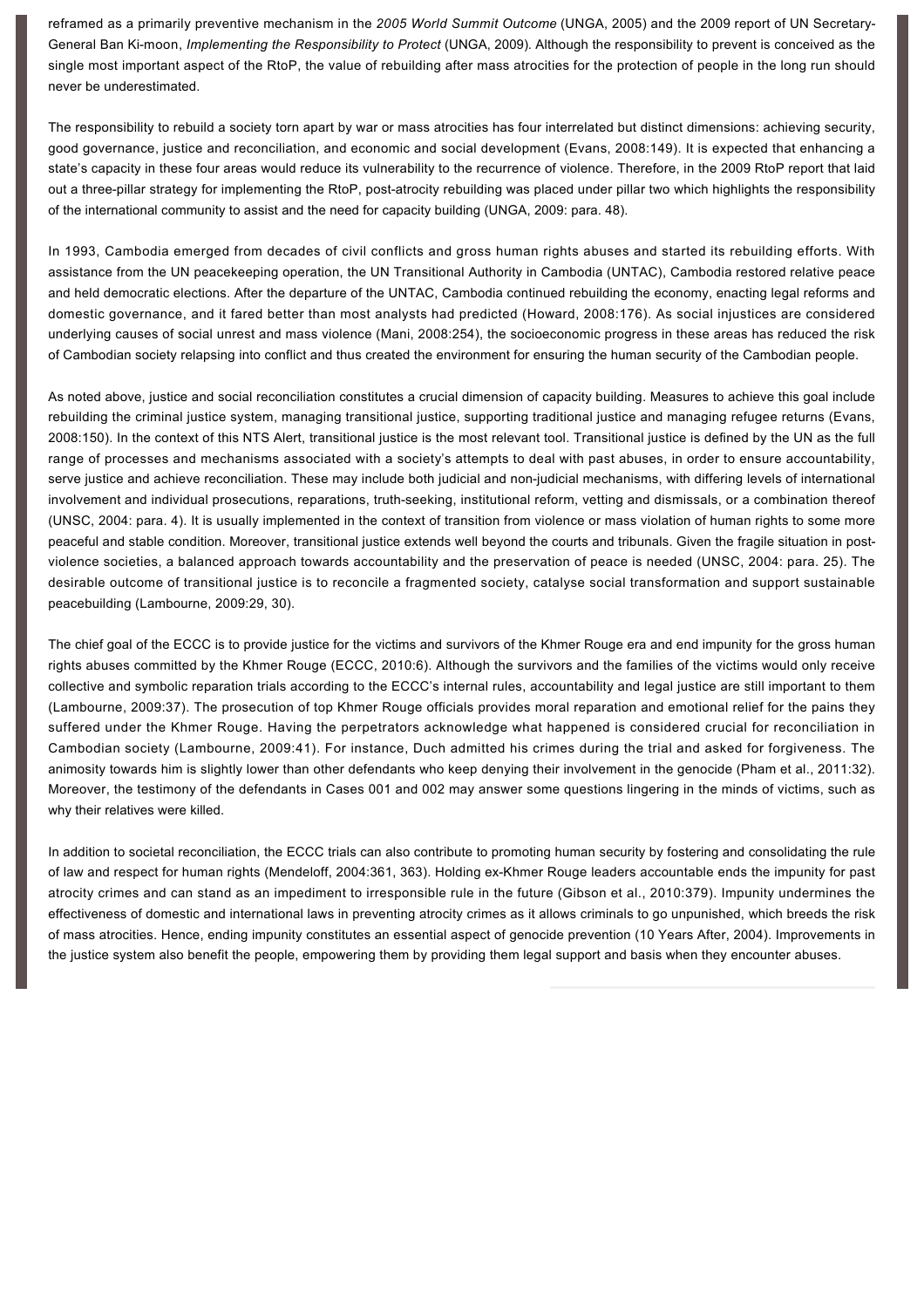As the state bears the primary responsibility to protect people from the threat of mass atrocities, the next section reviews and analyses how the Cambodian government has confronted past mass atrocities, and whether and how these efforts have strengthened the human security of the Cambodian people.

[^ To the top](#page-0-0)

## **Pursuit of Accountability by the Cambodian Government**

The efforts of the Cambodian government can be divided into three stages: the People's Republic of Kampuchea (PRK) era (1979–1993), negotiations on the ECCC (1993–2003), and the establishment of the tribunal and onwards (2003 to present).

Prior to the discussions for an international tribunal to prosecute Khmer Rouge leaders for mass atrocity crimes, there was already momentum within Cambodia to ensure accountability for what happened during the Khmer Rouge era (Table 1), with mixed outcomes. The People's Revolutionary Tribunal has been widely rejected as illegitimate because it breached certain international justice standards, such as trying the accused in absentia and operating on the presumption of guilt (Chandler, 2000:71; Luftglass, 2004:902–3). However, there are also positive aspects to the efforts of the PRK government. For instance, the statistics and information collected during this period serve as crucial evidence for prosecutions against the ex-Khmer Rouge leaders. The Choeung Ek killing fields and the National Day of Anger are still important occasions for remembrance and education. The commemorative activities condemn the past abuses, and remind the government and the public of the importance of ensuring human security and respect for human rights.



*Monuments such as this cenotaph commemorating the victims of the Choeung Ek killing fields remind Cambodians of the importance of ensuring human security. Credit: Gong Lina / Centre for Non-Traditional Security* (NTS) Studies.

*Table 1: Efforts by the People's Republic of Kampuchea (PRK) government (1979–1993).*

| <b>Judicial Measures</b>                                                                                                             | <b>Non-judicial Measures</b>                                                                                                                                                                                                                                                                                                                               |
|--------------------------------------------------------------------------------------------------------------------------------------|------------------------------------------------------------------------------------------------------------------------------------------------------------------------------------------------------------------------------------------------------------------------------------------------------------------------------------------------------------|
| <b>Establishment of the</b><br>$\bullet$<br><b>People's Revolutionary</b><br>Tribunal to try Pol Pot and<br>leng Sary (1979).        | • Establishment of the Research Committee (1982):<br>o Renakse Records (statistics on<br>infrastructure damage, the death toll, the<br>manner in which atrocities were committed.<br>$etc.$ ).<br>o Exhumation of graves.<br>Documentation of information relevant to the<br>$\Omega$<br>Khmer Rouge era.<br>○ Petition to the UN to oust the Khmer Rouge. |
| Incorporation of existing international human rights<br>۰<br>standards into the Cambodian constitution, <i>i.e.</i> , Section<br>31. | • Commemoration of the Choeung Ek killing fields:<br>O Erection of religious symbols, e.g., stupas.<br>O Recitation of songs and prayers in schools.                                                                                                                                                                                                       |
|                                                                                                                                      | • Observance of Tivea Chong Kamheung (National<br>Day of Anger), first held on 20 May 1984.                                                                                                                                                                                                                                                                |

*Source*: Gordon (2007:27–8); Schulte (2007:1720); Taum (2005:7); Ratner (1993:1); The Khmer Institute for Democracy (2006:4).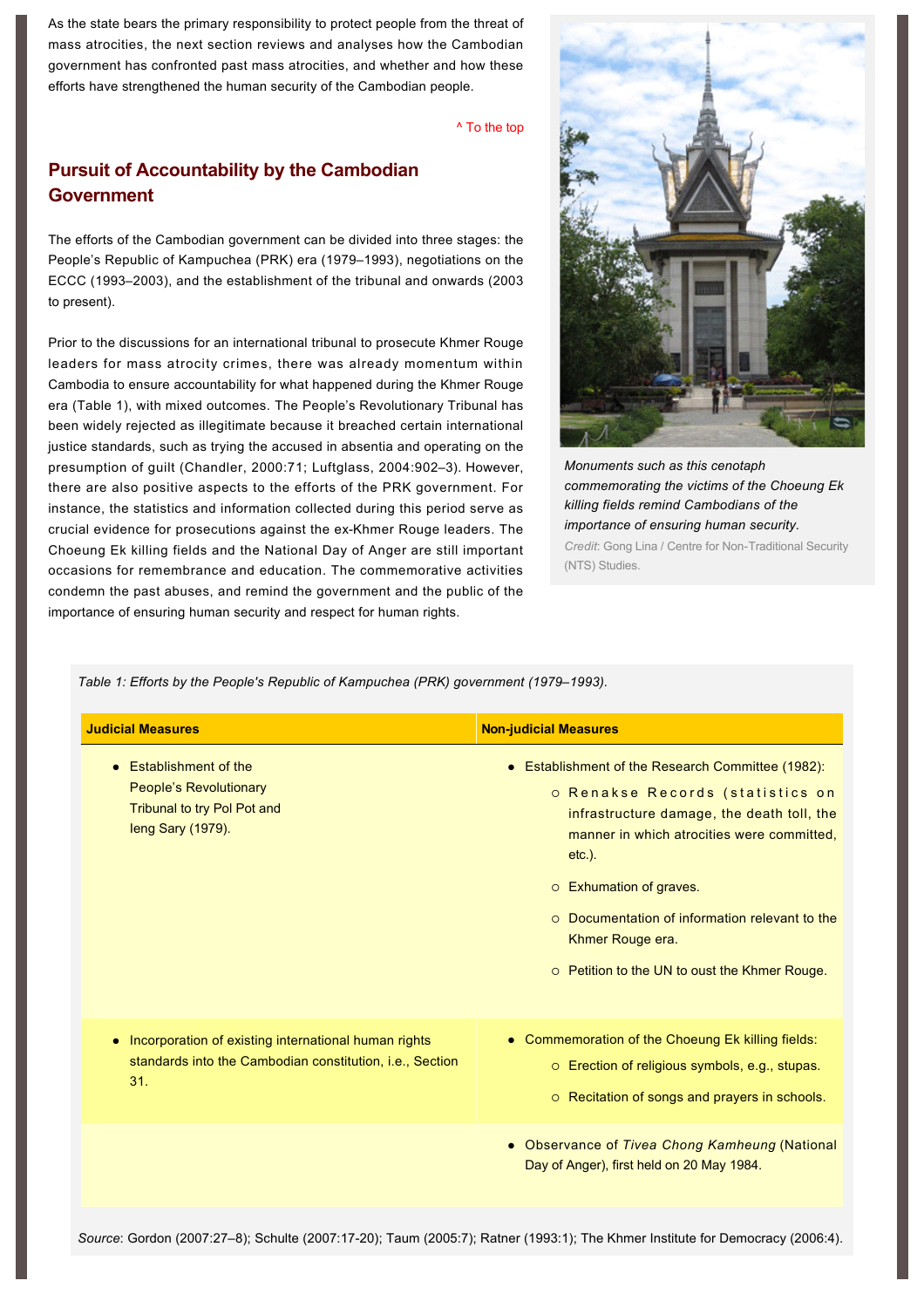### **ECCC Negotiations (1993–2003)**

Between 1993 and 2003, there were three noteworthy events: the submission of the request to the UN for assistance in 1997, the legislation of the law governing the operation of the ECCC in 2001 and the conclusion of the agreement on the establishment of the ECCC in 2003.

In reaching out to the UN for assistance, particularly in the matter of the legislation related to the ECCC, the Cambodian government played a proactive role. It was however criticised for its insistence on full ownership of the tribunal, as that led to a delay in the establishment of the ECCC. On this issue, our interviews with observers from NGOs and think tanks in Phnom Penh in August 2011 revealed that the general opinion was that a domestic-based tribunal which applies both international and domestic law is preferred over a completely international court in a foreign country, as the former provides a sense of belonging to the Cambodian people. Also, the application of Cambodian law which is based on French law allows victims to participate in the trials as civil parties and thus seek reparations, which is an innovation compared to the International Criminal Court (ICC) or the *ad hoc* tribunals for the former Yugoslavia and Rwanda where victims can only participate passively, for example, as witnesses. A domestic location also makes access to the trials easier for the public, in terms of transportation and media coverage.

### **ECCC Tribunal (2003 to present)**

After the ECCC became operational in 2006, the Cambodian government provided financial and logistic support for the operation of the tribunal and court proceedings. As of 31 August 2011, Cambodia has contributed USD5.2 million as well as USD8.2 million inkind, ranking second among all donors (ECCC, 2011a). The in-kind contribution is provided in forms such as properties and free transportation for the public to attend the hearings.

In addition to the trial process, the public affairs section of the ECCC which is managed by the Cambodian government reaches out to Cambodians throughout the country to inform them about the trials and facilitate their understanding and involvement (ECCC, 2011b). The government approved the inclusion of the history of the Khmer Rouge rule, a subject area which used to be excluded, into the school curriculum (De Launey, 2009).

Although the government has been supporting the trial process, there have been repeated accusations of political interference since the beginning of the negotiations between Cambodia and the UN (Open Society Justice Initiative, 2010). For instance, the government acquiesced to the refusal by high-ranking officials to give testimony during the investigation for Case 002 when, under its agreement with the UN, the government has the obligation to compel these officials to cooperate (Open Society Justice Initiative, 2010:16). It is also accused of interfering with the investigation of Cases 003 and 004 (Open Society Justice Initiative, 2011:11).

The role of the Cambodian government has been controversial in all the above three stages. Nevertheless, it has to be acknowledged that the government has contributed towards reconciling the past and providing some measure of redress. From the request for UN assistance to the contributions to the daily operation of the ECCC, the government has to some extent fulfilled its primary responsibility to protect its people. It has brought the perpetrators to justice, enabled the victims to participate as subjects in the trials, and provided information to the public. Physical protection and empowerment are key components of the human security paradigm. Thus, the materialisation of the ethos of the RtoP through both judicial and non-judicial measures and the empowerment of people during the trials are crucial for the promotion of human security in Cambodia.

[^ To the top](#page-0-0)

## **The Legacy of the ECCC**

The ECCC not only helps the Cambodian people come to terms with what happened three decades ago but also serves as a way to strengthen the achievements of Cambodia's rebuilding over the past years. As a hybrid tribunal that embraces international justice standards, the ECCC's legacy to the Cambodian justice system and the wider society – and thus to human security in Cambodia even after the ECCC completes its mandate – could be significant.

The ECCC's most important legacy stems from the enhancement of the understanding of the law – through the transfer of legal knowledge and skills, and through awareness-raising efforts targeted at law enforcement agencies and the public. Training courses have been provided by the ECCC to Cambodian lawyers, many of whom are working on international criminal cases for the first time (ECCC, 2011b). Moreover, Cambodian lawyers have had the opportunity to gain familiarity with the procedures of international criminal law through working in close collaboration with international law practitioners. During our field research in Phnom Penh in August 2011, one interviewee, who works closely with the ECCC Office of the Co-Prosecutors, commented that the ECCC's contribution to the Cambodian judicial system would most likely be through influencing the way Cambodian lawyers and administrative staff approach future cases.

The ECCC also promotes the awareness of the rule of law among law enforcement agencies. Police officers attend the ECCC hearings on organised visits. The exposure to international justice can serve as a preliminary lesson on the importance of law. In a survey on the ECCC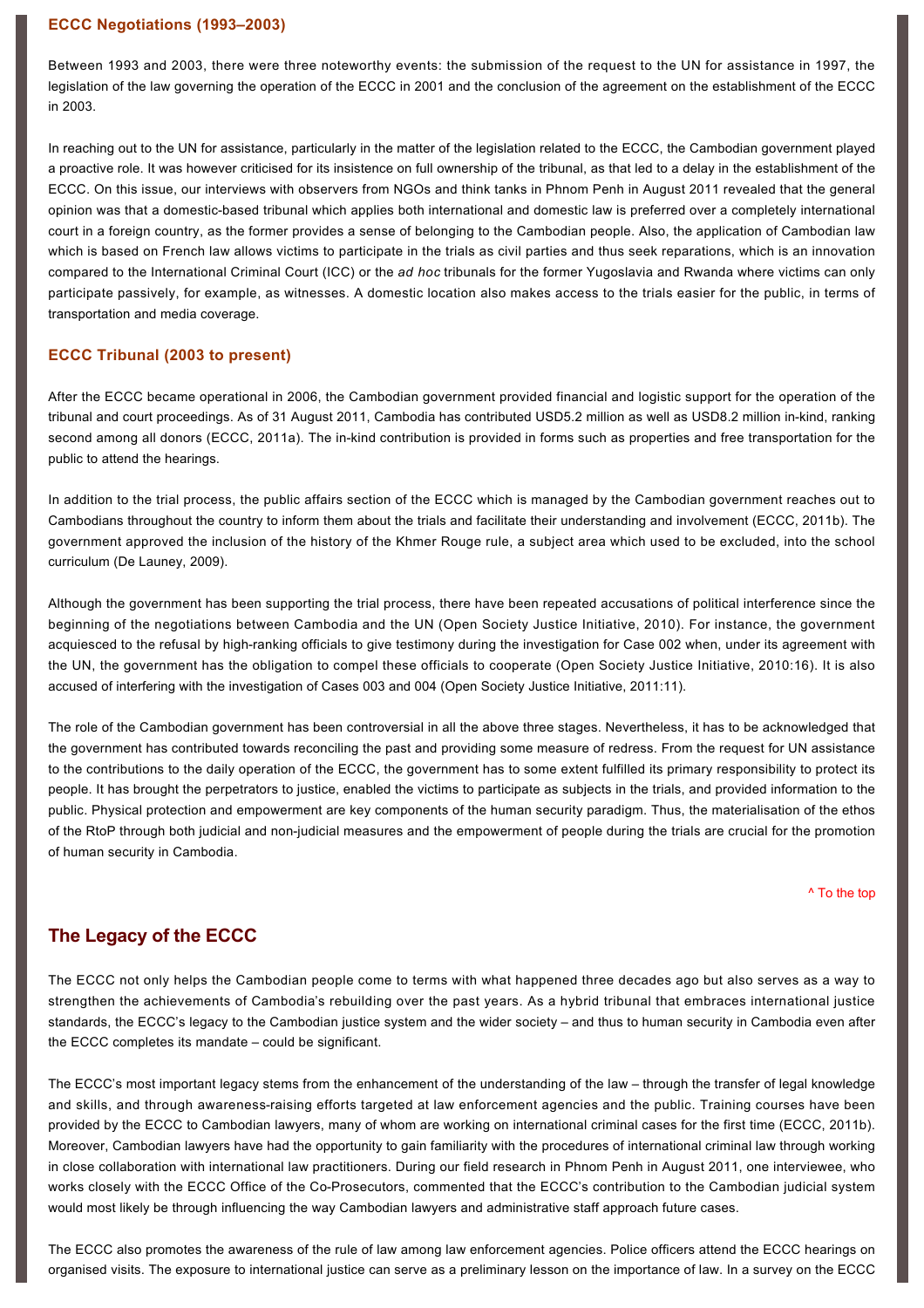trials, 72 per cent of respondents said the Duch trial had increased their trust in the justice sector (Pham et al., 2011:30). The government and the public are more aware of their responsibility and rights. These are positive signs for the advancement of the rule of law, which represents an important guarantee of human security.



*Residents from a former Khmer Rouge stronghold visit the Toul Sleng Genocide Museum as part of an outreach programme.*

*Credit*: Extraordinary Chambers in the Courts of Cambodia (ECCC).

With regard to the wider Cambodian society, the ECCC trials provide the general public with a heightened awareness of their legal right to seek the protection of the government from mass violations of human rights, by incorporating victim participation in the proceedings, encouraging public engagement and promoting human security. In case the government fails to protect its people, or commits mass atrocities against them, the leaders most responsible will be held accountable as is happening to the defendants in Cases 001 and 002. The tribunal also has an outreach programme that organises visits to the Tuol Sleng Genocide Museum and the Choeung Ek killing fields to commemorate the victims and ensure that the dark part of Cambodian history is never forgotten. Increasing the awareness among the public of their rights is a way to empower people which, as noted earlier, is one of the key components of human security.

Despite the potential positive influence of the ECCC on Cambodian society, the pressing problem is the lack of a sound transfer system to effectively preserve the legacy of the ECCC after the conclusion of all ECCC cases. This is a concern shared by the academics, NGOs and law practitioners we interviewed in Phnom Penh in 2011. There is a lack of substantial

discussion in the Cambodian government on how to transfer the best practices of the ECCC to the domestic legal system. At the UN level, the preservation of the ECCC legacy is beyond the mandate of the tribunal. Other UN agencies such as the UN Office of the High Commissioner for Human Rights in Cambodia might be interested in undertaking the work. One possible option is to foster cooperation between relevant Cambodian government ministries (such as the Ministry of Justice) and UN agencies with the aim of establishing an appropriate transfer mechanism.

[^ To the top](#page-0-0)

## **Conclusion**

The ECCC trials are attempts to protect civilians by redressing past mass atrocities, empowering the people and increasing human security with the aim of preventing future atrocity crimes. The ECCC represents progress in the endeavour to rebuild Cambodia after the past gruesome crimes. It has also increased the human security of Cambodian people by empowering them through educational and participatory initiatives.

The RtoP highlights the primary role of the state to protect its people. Based on the above examination, the government representing the state of Cambodia has played an irreplaceable role in seeking accountability for past atrocities and bringing the ECCC into Cambodia, and thus it has to a certain extent fulfilled its responsibility to protect its people from the danger of future atrocity crimes.

However, the risk of another mass violation of human right has not been completely eliminated, as there are reports that the Cambodian government has implemented strict monitoring and supervision of some human rights activists and political opponents (Human Rights Watch, 2006). The recent draft NGO law is criticised by some NGOs interviewed by us (in Phnom Penh in August 2011) as another attempt by the government to strengthen its grip on civil society. The intolerance of the government in this respect could only increase rather than defuse social tensions. This is a concern as societies that have experienced mass atrocities are more vulnerable than normal societies to a recurrence of mass atrocities. Effective coping mechanisms and good leadership are identified as important factors for mass atrocity prevention (Evans, 2008:74).

The ECCC has provided a window for enhancing the mechanism for dealing with mass atrocity crimes. Hence, it is crucial to ensure that the fundamental values of the responsibility to protect and international criminal justice in Cambodia are not abandoned at the conclusion of the ECCC trials and that human security continues to be promoted through the empowerment of Cambodians.

[^ To the top](#page-0-0)

### **References**

'10 Years after Rwanda Genocide, Annan Unveils Plan to Stop Future Massacres', 2004, *UN News Centre*, 7 April. <http://www.un.org/apps/news/story.asp?NewsID=10337&Cr=Rwanda&Cr1=Genocide>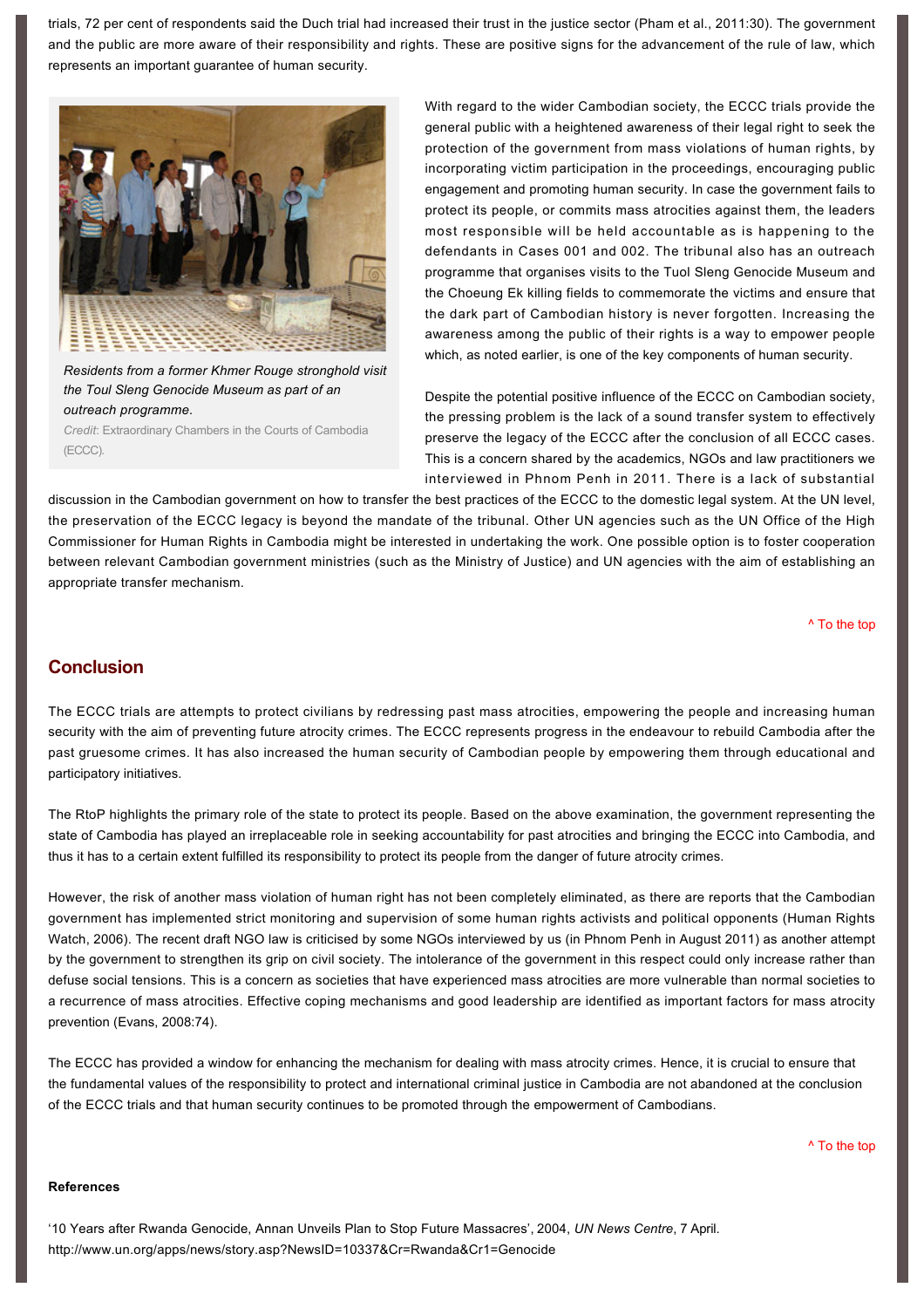Booth, Ken, 1991, 'Security and Emancipation', *Review of International Studies*, Vol.17, No. 4, pp. 313–26. http://www.jstor.org/pss/20097269

Buzan, Barry, Ole Waever and Jaap de Wilde, 1998, *Security: A New Framework for Analysis*, Colorado: Lynne Rienner Publishers.

Cambodia, 1993, *Constitution of Cambodia – Chapter II: The King*.<http://www.constitution.org/cons/cambodia.htm#ChapterII>

Chandler, David, 2000, 'Will There Be a Trial for the Khmer Rouge', *Ethics & International Affairs*, Vol. 14, No. 1, pp. 67–82. http://www.ciaonet.org/olj/cceia/cceia\_00chd01.html

[De Launey, Guy, 2009, 'Textbook Sheds Light on Khmer Rouge Era',](http://news.bbc.co.uk/2/hi/asia-pacific/8350313.stm) *BBC*, 10 November. http://news.bbc.co.uk/2/hi/asiapacific/8350313.stm

Documentation Center of Cambodia (DC-Cam), 2011, 'Chronology of the Khmer Rouge Tribunal', Cambodia Tribunal Monitor. [http://www.cambodiatribunal.org/sites/default/files/resources/dc\\_cam\\_chronology.pdf](http://www.cambodiatribunal.org/sites/default/files/resources/dc_cam_chronology.pdf)

Evans, Gareth, 2008, *The Responsibility to Protect: Ending Mass Atrocity Crimes Once and for All*, Washington, DC: Brookings Institution Press.

Extraordinary Chambers in the Courts of Cambodia (ECCC),

2010, *An Introduction to the Khmer Rouge Trials*, Phnom Penh. [http://www.eccc.gov.kh/sites/default/files/publications/ECCCBooklet4ed\(Eng\).pdf](http://www.eccc.gov.kh/sites/default/files/publications/ECCCBooklet4ed(Eng).pdf)

[2011a, 'Summary of Contributions to Date by Donors as at 31 August 2011'. http://www.eccc.gov.kh/sites/default/files/5ECCC%](http://www.eccc.gov.kh/sites/default/files/5-ECCC%20Combined%20Contributions%20Table_Updated%20as%20of%20August%202011.pdf) 20Combined%20Contributions%20Table\_Updated%20as%20of%20August%202011.pdf

2011b, 'Legacy of the Defence Support Section'.<http://www.eccc.gov.kh/en/dss/legacy>

Gibson, James L., Jeffrey Sonis and Sokhom Hean, 2010, 'Cambodians' Support for the Rule of Law on the Eve of the Khmer Rouge Trials', *The International Journal of Transitional Justice*, Vol. 4, No. 3, pp. 377–96. <http://ijtj.oxfordjournals.org/content/4/3/377.short>

Gordon, Amy, 2007, 'The Renakse Petitions: Suggestions for Future Use', *Searching for Truth*, Special English Edition, Fourth Quarter, pp. 28–9. [http://www.genocidewatch.org/images/Cambodia\\_2007\\_Search\\_for\\_the\\_Truth.pdf](http://www.genocidewatch.org/images/Cambodia_2007_Search_for_the_Truth.pdf)

Howard, Lise Morje, 2008, *UN Peacekeeping in Civil Wars*, Cambridge: Cambridge University Press.

Human Rights Watch, 2006, 'Cambodia: Hun Sen Systematically Silences Critics', 4 January. http://www.hrw.org/news/2006/01/03/cambodia-hun-sen-systematically-silences-critics

International Commission on Intervention and State Sovereignty (ICISS), 2001, *The Responsibility to Protect*, Ottawa: International Development Research Center.<http://responsibilitytoprotect.org/ICISS%20Report.pdf>

Lambourne, Wendy, 2009, 'Transitional Justice and Peacebuilding after Mass Violence', *The International Journal of Transitional Justice*, Vol. 3, No. 1, pp. 28–48. <http://ijtj.oxfordjournals.org/content/3/1/28.short>

Luftglass, Scott, 2004, 'Crossroads in Cambodia: The United Nation's Responsibility to Withdraw Involvement from the Establishment of a Cambodian Tribunal to Prosecute the Khmer Rouge', *Virginia Law Review*, Vol. 90, No. 3, pp. 893–964. <http://www.virginialawreview.org/articles.php?article=25>

Mani, Rama, 2008, 'Editorial: Dilemmas of Expanding Transitional Justice, or Forging the Nexus between Transitional Justice and Development', *The International Journal of Transitional Justice*, Vol. 2, No. 3, pp. 253–65.

Mendeloff, David, 2004, 'Truth-seeking, Truth-telling, and Postconflict Peacebuilding: Curb the Enthusiasm?', *International Studies Review*, Vol. 6, No. 3, pp. 355–80. [http://onlinelibrary.wiley.com/doi/10.1111/j.15219488.2004.00421.x/pdf](http://onlinelibrary.wiley.com/doi/10.1111/j.1521-9488.2004.00421.x/pdf)

Open Society Justice Initiative,

2010, *Political Interference at the Extraordinary Chambers in the Courts of Cambodia*. http://www.soros.org/initiatives/justice/articles\_publications/publications/political-interference-report-20100706/political-interferencecourts-cambodia-20100706.pdf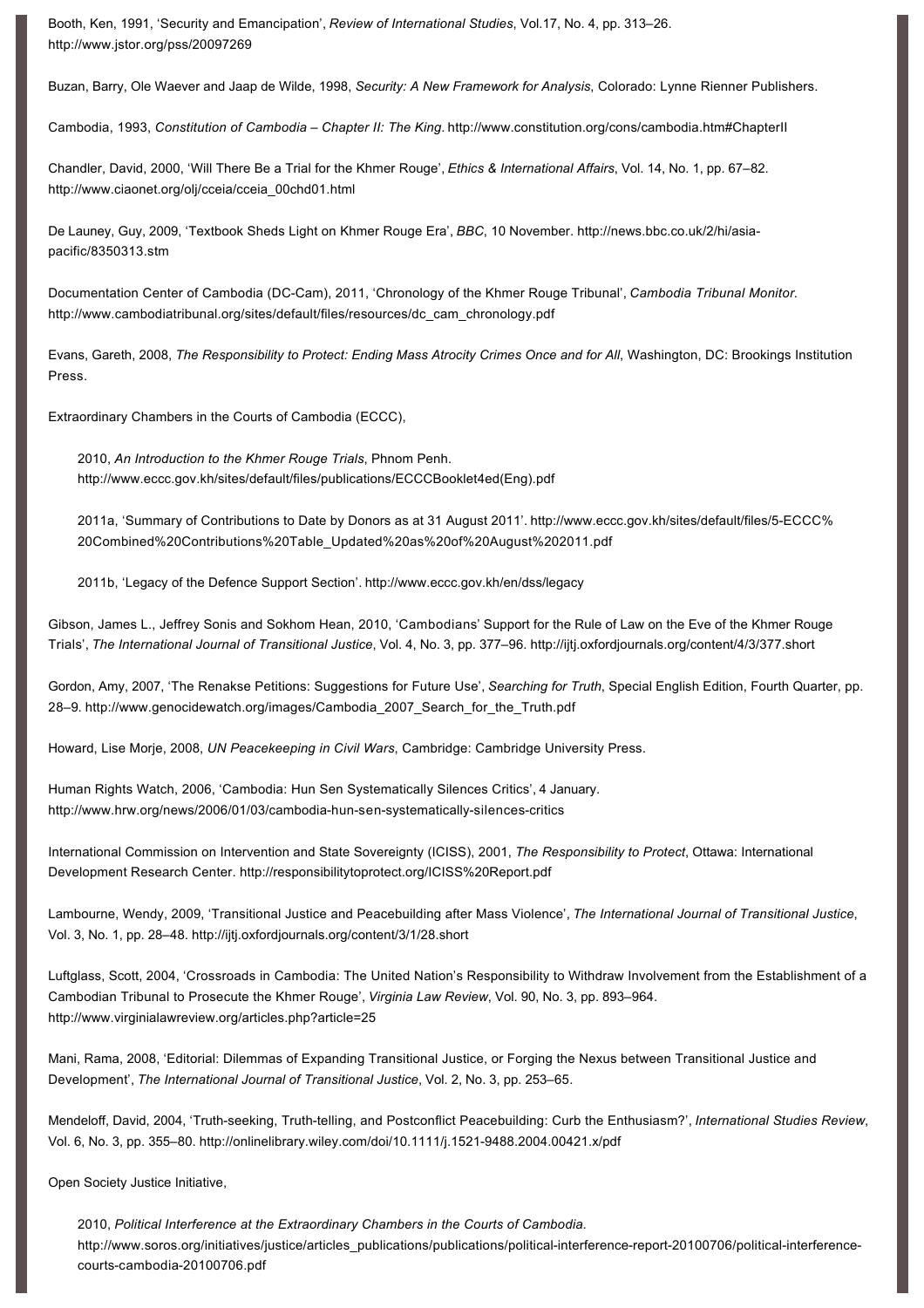2011, *Recent Developments at the Extraordinary Chambers in the Courts of Cambodia – June 2011 Update*. http://www.soros.org/initiatives/justice/articles\_publications/publications/cambodia-eccc-20110614/cambodia-eccc-20110614.pdf

Pham, Phuong, Patrick Vinck, Mychelle Balthazard et al.,

2009, So We Will Never Forget: A Population-based Survey on Attitudes about Social Reconstruction and the Extraordinary Chambers *in the Courts of Cambodia*, Berkeley: Human Rights Centre, University of California, Berkeley. http://www.law.berkeley.edu/HRCweb/pdfs/So-We-Will-Never-Forget.pdf

2011, *After the First Trial: A Populationbased Survey on Knowledge and Perception of Justice and the Extraordinary Chambers in the Courts of Cambodia*, Berkeley: Human Rights Centre, University of California, Berkeley. http://www.law.berkeley.edu/HRCweb/pdfs/After-the-First-Trial.pdf

Ratner, Steven R., 1993, 'The Cambodian Settlement Agreements', *The American Journal of International Law*, Vol. 87, No. 1, pp. 1–41. <http://www.jstor.org/pss/2203851>

Schulte, William J., 2007, 'The History of the Renakse Petitions and Their Value for ECCC Proceedings', *Searching for the Truth*, Special English Edition, Fourth Quarter, pp. 17–20. [http://www.genocidewatch.org/images/Cambodia\\_2007\\_Search\\_for\\_the\\_Truth.pdf](http://www.genocidewatch.org/images/Cambodia_2007_Search_for_the_Truth.pdf)

Taum, Yoseph Yapi, 2005, 'Collective Cambodian Memories of the Pol Pot Khmer Rouge Regime', ASIA Fellow conference paper presented at the *Fifth Annual Conference*, Bangkok, July 25–26. [http://www.asianscholarship.org/asf/ejourn/articles/yoseph\\_yt.pdf](http://www.asianscholarship.org/asf/ejourn/articles/yoseph_yt.pdf)

The Khmer Institute for Democracy, 2006, 'Fair Trial Principles'.<http://www.khmerrough.com/pdf/FairTrialPrinciples160606.pdf>

UN, 1948, *Convention on the Prevention and Punishment of the Crime of Genocide*.<http://www2.ohchr.org/english/law/genocide.htm>

UN Development Programme (UNDP), 1994, *Human Development Report 1994*, New York: Oxford University Press. <http://hdr.undp.org/en/reports/global/hdr1994/chapters/>

UN General Assembly (UNGA),

2005, *2005 World Summit Outcome*, A/RES/60/1, New York. [http://unstats.un.org/unsd/mdg/Resources/Attach/Indicators/ares60\\_1\\_2005summit\\_eng.pdf](http://unstats.un.org/unsd/mdg/Resources/Attach/Indicators/ares60_1_2005summit_eng.pdf)

2009, Report of the Secretary-General on Implementing the Responsibility to Protect, A/63/677, New York. http://daccess-ddsny.un.org/doc/UNDOC/GEN/N09/206/10/PDF/N0920610.pdf?OpenElement

UN Security Council (UNSC), 2004, Report of the Secretary-General on the Rule of Law and Transitional Justice in Conflict and Post-conflict Societies, S/2004/616, New York. http://daccess-dds-ny.un.org/doc/UNDOC/GEN/N04/395/29/PDF/N0439529.pdf?OpenElement

[^ To the top](#page-0-0)

#### **Terms of Use:**

You are free to publish this material in its entirety or only in part in your newspapers, wire services, internet-based information networks and newsletters and you may use the information in your radio-TV discussions or as a basis for discussion in different fora, provided full credit is given to the author(s) and the Centre for Non-Traditional Security (NTS) Studies, S. Rajaratnam School of International Studies (RSIS). Kindly inform the publisher [\(NTS\\_Centre@ntu.edu.sg\)](mailto:NTS_Centre@ntu.edu.sg) and provide details of when and where the publication was used.

#### **About the Centre:**

The Centre for Non-Traditional Security (NTS) Studies of the S. Rajaratnam School of International Studies was inaugurated by the Association of Southeast Asian Nations (ASEAN) Secretary-General Dr Surin Pitsuwan in May 2008. The Centre maintains research in the fields of Food Security, Climate Change, Energy Security, Health Security as well as Internal and Cross-Border Conflict. It produces policy-relevant analyses aimed at furthering awareness and building capacity to address NTS issues and challenges in the AsiaPacific region and beyond. The Centre also provides a platform for scholars and policymakers within and outside Asia to discuss and analyse NTS issues in the region.

In 2009, the Centre was chosen by the MacArthur Foundation as a lead institution for the MacArthur Asia Security Initiative, to develop policy research capacity and recommend policies on the critical security challenges facing the Asia-Pacific.

The Centre is also a founding member and the Secretariat for the Consortium of Non-Traditional Security (NTS) Studies in Asia (NTS-Asia). More information on the Centre can be found at [www.rsis.edu.sg/nts](http://www.rsis.edu.sg/nts).